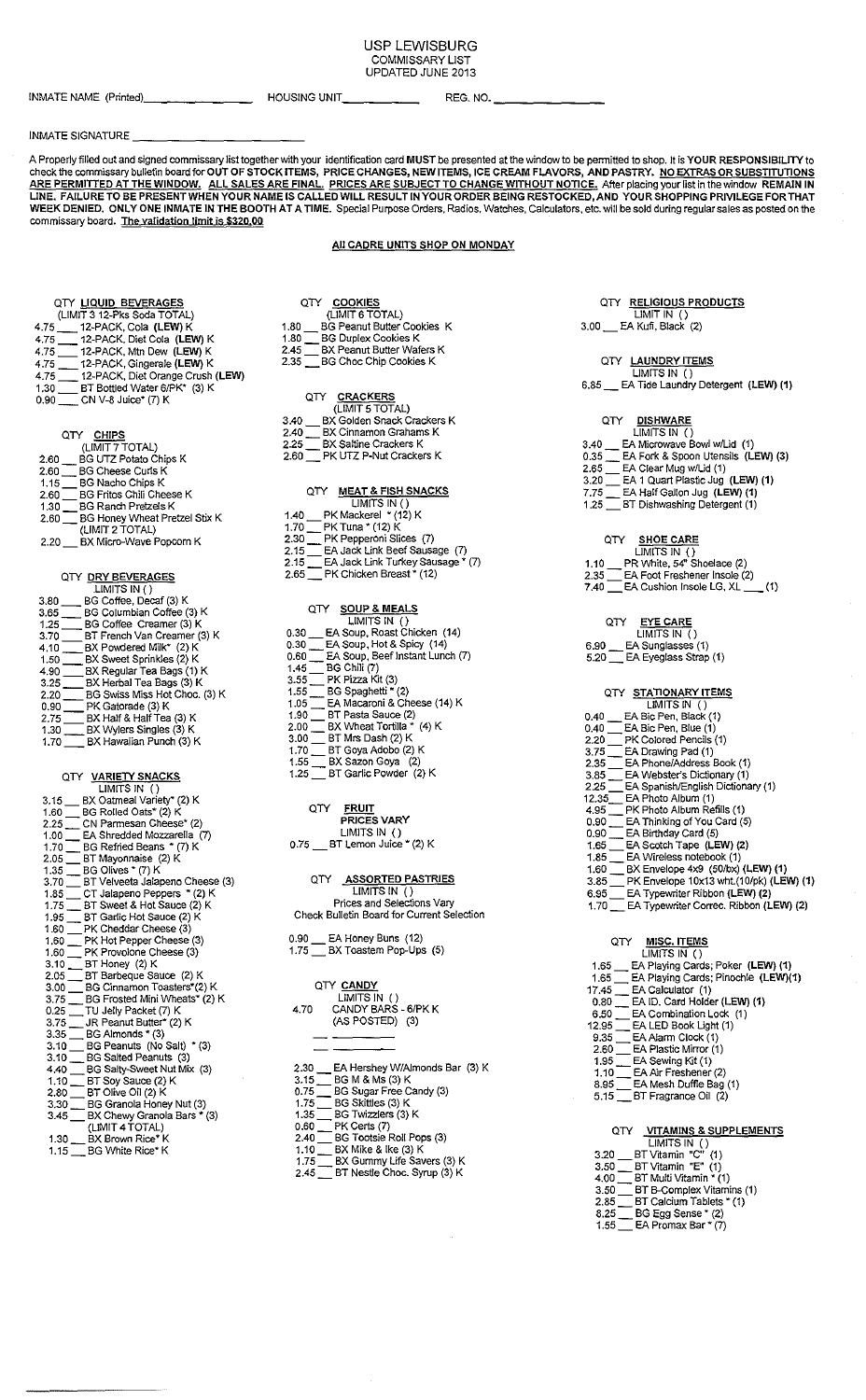### **QTY WATCHES & RADIOS**  LIMITS IN () **4.70 \_ EA Koss Earbuds (1) 22.50 \_ EA Skullcandy Earbuds {1)**  46.95 \_ EA Sony Radio (1) **25.00 \_ EA Cleartunes Radio (1)**  69.20 \_ EA MP-3 Player (1)

#### QTY <u>CLOTHING</u><br>LIMITS IN () 3.90 \_ EA Russell Socks, (3) **9.10\_PKBoxerBriefs, M, L,XL (2) Size: \_\_ 11.70 \_ PK Boxer Briefs, 2X (2)**  12.35 \_ PK Briefs, 3X (2) 12.35 \_\_ PK Briefs, 3A (2)<br>15.60 \_\_ Sweat Pants, LG, XL, 2X (1) Size:\_\_\_\_ 15.60 \_\_ Sweat Pants, LG, XL, 2X (1) Size: \_\_\_<br>16.90 \_\_ Sweat Pants, 3X, 4X (1) Size: \_\_\_\_\_ **22.00 \_Sweat Pants, 5X, 6X (1) Size: \_\_**  22.00 \_\_\_ Sweat Pants, 5X, 6X (1) Size:\_\_\_\_\_<br>15.60 \_\_\_ Sweat Shirt, LG, XL, 2X, (1) Size:\_\_\_\_\_ 15.60 \_\_\_ Sweat Shirt, LG, XL, 2X, (1) Size: \_\_<br>16.90 \_\_\_ Sweat Shirt, 3X, 4X (1) Size: \_\_\_\_\_ 16.90 \_\_\_ Sweat Shirt, 3X, 4X (1) Size:\_\_\_\_<br>22.00 \_\_\_ Sweat Shirt, 5X, 6X, 7/8X (1) Size:\_\_\_\_\_ 22.00 \_\_ Sweat Shirt, 3X, 6X, 7/6X (1) Size:\_\_\_<br>16.90 \_\_ D-Up Shorts LG, XL, 2X (1) Size:\_\_\_\_  $17.95$   $\Box$  D-Up Shorts, 3X, 4X (1) (LIMIT OF 5 T-SHIRTS TOTAL) **4.90 \_ EAT -Shirt, Grey XL. 2X, 3X Size: \_\_ 10.40 \_EAT-Shirt, Grey4X, 5X, Size: \_\_ 11.05 \_EAT-Shirt, Grey 7/8X**  1.05 \_\_\_ EA T-Shirt, Grey *7/*8X<br>7.75 \_\_\_ EA Tank Top, Grey XL, 2X Size:\_\_\_\_\_ **10.40 \_ EA Tank Top, Grey4X**  9.45 \_ PK A-Shirt, XL, 3/PK **14.50 \_\_ PK A-Shirt, XL, 3/PK<br>14.50 \_\_ PK A-Shirt, 2X, 3X, 3/PK Size:** \_\_\_\_\_

QTY ICE CREAM LIMITS IN  $\overline{()}$ **2.15 \_Pints: Flavor of the Week (3)** 

\_Novelty (as posted) (3)

# w <u>STAMPS</u><br>MAXIMUM PURCHASE IS \$9,20 IN STAMPS

 $\_$ BK \$9.20 (1) \_\_\_ EA \$1.00 (9)<br>\_\_\_ EA \$0.46 (19)  $-$  EA \$0.20 (20)

#### QTY COPY CARDS (LIMIT OF 5) 7.30 \_ EA Copy Card (LEW)

### QTY PHOTO TICKETS

(LIMIT OF 10) 1.00 \_ EA Photo Tickets (LEW)

#### **CHECK IF YOUR NAME IS LISTED:**

 $S.P.O.$ 

### **SNEAKERS**

 $TYPE:$  SIZE:

ITEMS AVAILABLE WHILE SUPPLIES LAST LIMITS IN ()

#### **NOTICE**

ITEMS MARKED WITH AN" ARE CONSIDERED A HEALTHIER SNACK PRODUCT.

ITEMS MARKED WITH A "K" ARE KOSHER

POSTAGE STAMPS ARE EXEMPT FROM VALIDATION AND DO NOT COME OFF YOUR SPENDING LIMIT.

ITEMS MARKED WITH (LEW) MAY HAVE PRODUCT RESTRICTIONS OR QUANTITY LIMITS WHEN TRANSFERRED TO OTHER B.O.P. INSTITUTIONS IN ACCORDANCE WITH THE INMATE PROPERTY POLICY.

NO PRODUCT WARRANTIES ARE IMPLIED. U.S.P. LEWISBURG IS NOT REQUIRED TO PROCESS MANUFACTURERS WARRANTIES.

#### THIS LIST IS FOR USE AT USP LEWISBURG ONLY.

#### \*\*\*\*\*QUARTERLY INVENTORY\*\*\*\*\*

Sept 23,2013 thru Sept27, 2013

## **1.30 EA Dial Anti-Bacterial**  1.00 \_\_\_ EA Cocoa Butter Soap<br>1.00 \_\_\_ EA Moisturizing Soap<br>1.30 \_\_\_ EA Dial Anti-Bacterial<br>0.70 \_\_\_ EA Soap Dish, 2/pc (1)

### QTY\_<u>SHAMPOO & CONDITIONERS</u><br>LIMITS IN ()

|      | _                               |
|------|---------------------------------|
| 5.20 | BT Sauve Dandruff Shampoo (1)   |
| 1.65 | BT Elementz Shampoo (1)         |
| 1.90 | BT Elementz Conditioner (1)     |
| 2.55 | BT Suave Shampoo w/ Cond. (1)   |
| 4.10 | BT Sulfur 8 Shampoo (1)         |
| 6.70 | BT Neutrgna Coal Tar Shamp. (1) |
|      |                                 |

| EA Hair Brush, Wooden (1)<br>2.90<br>0.85 EA Pocket Comb (1)<br>$0.80$ EA Afro Pick $(1)$<br>0.50 EA Palm Brush (1) |
|---------------------------------------------------------------------------------------------------------------------|
|                                                                                                                     |
| QTY SKIN CARE PRODUCTS<br>LIMITS IN ()                                                                              |
| 1.90 JR Noxzema Skin Cream (1)                                                                                      |
| 2.65 BT Advanced Therapy Lotion (1)                                                                                 |
| 1.50 JR Petroleum Jelly (1)                                                                                         |
| 5.30 BT Palmers Cocoa Butter Lotion (1)                                                                             |
| 2.05 EA Cocoa Butter Stick (1)                                                                                      |
| 3.75 BT Sun Block SPF 30 (1)                                                                                        |
| 5.95 TU Artra Skin Tone Cream (1)                                                                                   |
| 1.50 TU Clearasil (1)                                                                                               |
|                                                                                                                     |
| <b>SHAVING SUPPLIES</b>                                                                                             |
|                                                                                                                     |

QTY HAIR CARE PRODUCTS<br>LIMITS IN ()

3.20 \_ BT Hair Gel (1)  $3.85$   $\equiv$  JR Sulphur 8 Cond. (1) **2.45 \_JR Murrays Pomade (1)**  5.50 \_ BT Pink Luster (1) **2.25 \_ JR African Crwn Hair Dress (1)** 

3.20 \_ PK Ponytailers (1)

- LIMITS IN () **4.25 \_ TU Magic Shave Cream (1) 4.75 \_ PK BIC Triple Blade Razors (2) 8.70 \_ PK Gillette Sensor 3 Disp. (2}**  2.85 \_ BT Afta Aftershave (1) **2.25 \_ TU Shaving Cream (1)**
- 3.45 \_ CN Bump stopper (1) **5.50 \_ EA Clear Shaving Bag (1)** 
	- QTY <u>GROOMING AIDS</u><br>LIMITS IN ( )
- 1.15 \_ EA Tweezers (1) **1.15 \_ EA Toenail Clippers {1) 0.90 \_ EA Fingernail Clippers (1) 6.70 \_ EA Safety Scissors (1)** 
	- QTY <u>HYGIENE PRODUCTS</u><br>LIMITS IN ()
- **2.10 \_ BT Bath & Shower Powder (1)**  3.50 \_ EA Speed Stick Gel (1) 2.35 \_ EA Speed Stick Solid (1) 1.50 \_ EA Dial Roll-On (1) 1.10 \_ BX Cotton Swabs (1) 1.00 \_**\_\_ BX Bandaids (1)**<br>4.50 \_\_\_ PK Toilet Paper, 4 pk. (1)<br>5.15 \_\_\_ BT Obsession (1)
- **6.75 \_ EA Bath Towel-Grey (1}**
- **42.25 \_ EA Timex Jronman (1) 11.50 \_ EA Watchband (lronman) (1)**
- 
- 36.40 \_ EA Koss CL-20 Headphone (1)
- 
- 
- 2.60 \_ EA MP-3 Player Cover (1)

| 3.90 EA Russell Socks, (3)                      |
|-------------------------------------------------|
| 9.10 PK Boxer Briefs, M. L. XL (2) Size:        |
| 1.70 PK Boxer Briefs, 2X (2)                    |
| $2.35$ PK Briefs, $3X(2)$                       |
| 5.60 Sweat Pants, LG, XL, 2X (1) Size:          |
| 6.90 Sweat Pants, 3X, 4X (1) Size:              |
| 2.00 Sweat Pants, 5X, 6X (1) Size:              |
| 15.60 Sweat Shirt, LG, XL, 2X, (1) Size:___     |
| 16.90 Sweat Shirt, 3X, 4X (1) Size:             |
| ?2.00 ___ Sweat Shirt, 5X, 6X, 7/8X (1) Size:__ |
| 16.90 ___ D-Up Shorts LG, XL, 2X (1) Size: ___  |
| 17.95 D-Up Shorts, 3X, 4X (1)                   |
| 4.45 PR Shower Shoes, M.L.XL.2X (1) Size:       |
| (LIMIT OF 5 T-SHIRTS TOTAL)                     |
| 4.90 EA T-Shirt, Grev XL, 2X, 3X Size:          |
| 10.40   EA T-Shirt, Grey 4X, 5X, Size:          |
| 11.05 EA T-Shirt, Grey 7/8X                     |
| 7.75 EA Tank Top, Grey XL, 2X Size:             |
| 10.40 EA Tank Top, Grev 4X                      |
| 9.45 PK A-Shirt, XL, 3/PK                       |
| 14.50 PK A-Shirt, 2X, 3X, 3/PK Size:            |
| 10.00 EA Thrml Shirt, Grey 2X, 3X, 5X Size:     |
| 10.00 EA Thrml Pants, Grey 2X, 3X Size:         |
|                                                 |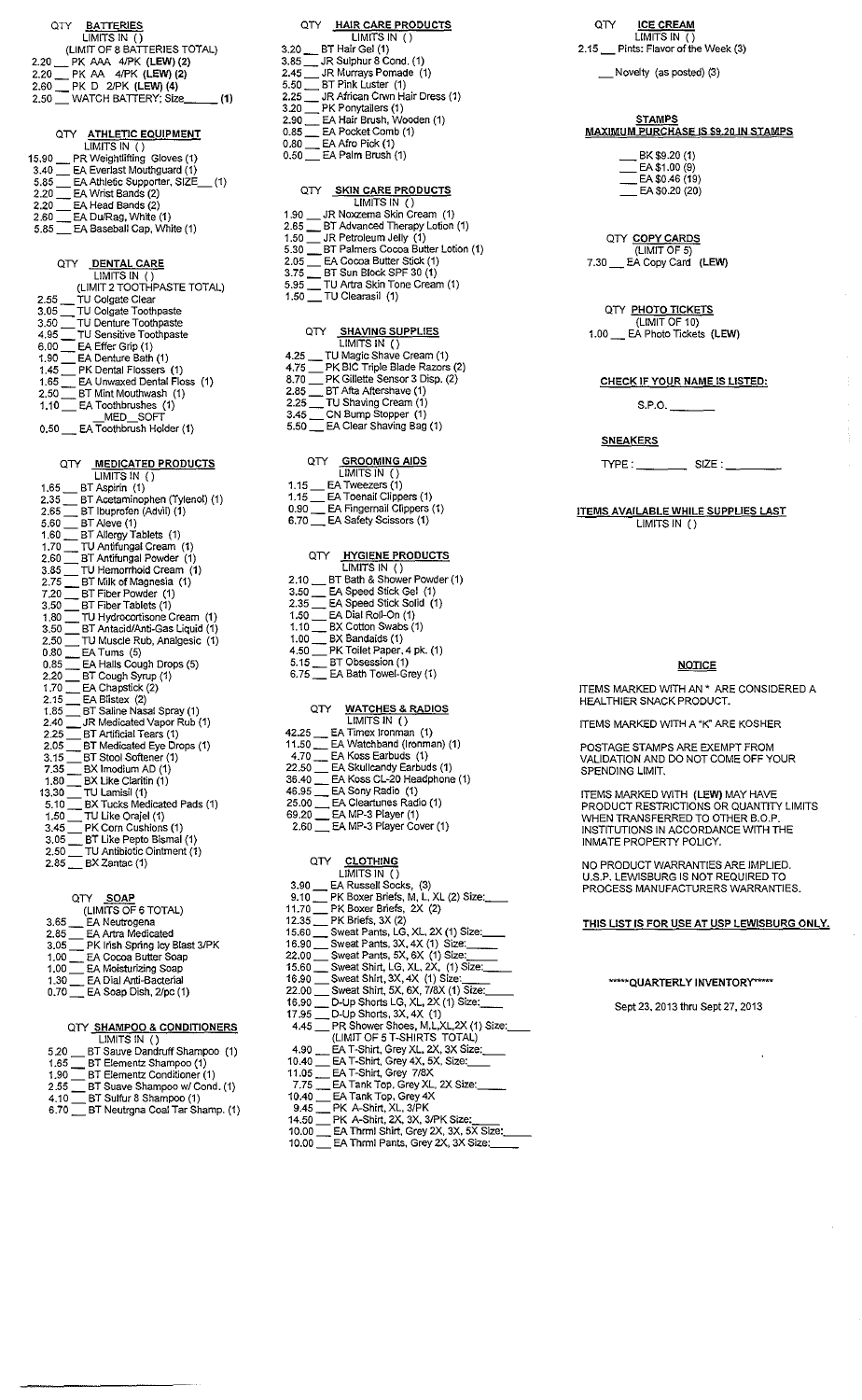#### LEWISBURG LEC/RDAP COMMISSARY LIST UPDATED JUNE 2013

INMATE NAME (Printed) \_\_\_\_\_\_ \_ HOUSING UNIT \_\_\_\_ \_ REG. NO.-------

#### INMATE SIGNATURE

A Properly filled out and signed commissary list together with your identification card MUST be presented at the window *to* be permitted to shop. It is YOUR RESPONSIBILITY to check the commissary bulletin board for OUT OF STOCK ITEMS, PRICE CHANGES, NEW ITEMS, ICE CREAM FLAVORS AND PASTRY. N<u>O EXTRAS OR SUBSTITUTI</u>ON<u>S</u> **EWITHOUT NOTICE.** After placing your list in the window REMAIN IN EING RESTOCKED, AND YOUR SHOPPING PRIVILEGE FOR THAT WEEK DENIED. ONLY ONE INMATEATTHEWINDOW AT A TIME. Special Purpose Orders, Radios, Watches, Calculators, etc.will be sold during regular sales as posted on the. commissary board. The validation limit is \$320.00

#### JULY-AUG-SEPT ROTATION

Tuesday- Odd Numbers Wednesday- Even Numbers

QTY LIQUID BEVERAGES (LIMIT 3 12-Pks Soda TOTAL) 4.75 \_12-PACK, Cola (LEW) K 4.75 \_\_ 12-PACK, Diet Cola (LEW) K<br>4.75 \_\_ 12-PACK. Mtn Dew (LEW) K 4.75 \_12-PACK. Mtn Dew (LEW) K 4.75 12-PACK, Gingerale (LEW) K 4.75 12-PACK, Diet Orange Crush (LEW) 1.30 \_ BT Bottled Water 6/PK • (3) K 0.90 \_\_\_ CN V-8 Juice\* (7) K

#### QTY <u>CHIPS</u>

| (LIMIT 7 TOTAL)                         |  |
|-----------------------------------------|--|
| BG UTZ Potato Chips K<br>2.60           |  |
| <b>BG Cheese Curls K</b><br>2.60        |  |
| BG Nacho Chips K<br>1.15                |  |
| <b>BG Fritos Chili Cheese K</b><br>2.60 |  |
| <b>BG Ranch Pretzels K</b><br>1.30      |  |
| BG Honey Wheat Pretzels K<br>2.60       |  |
| (LIMIT 2 TOTAL)                         |  |
| BX Micro-Wave Popcorn K<br>2.20         |  |

#### QTY DRY BEVERAGES

|      | LIMITS IN()                     |
|------|---------------------------------|
| 3.80 | BG Coffee, Decaf (2) K          |
| 3.65 | BG Columbian Coffee (3) K       |
| 1.25 | EA Coffee Creamer (3) K         |
| 3.70 | BT Frnch Van Creamer (3) K      |
| 4.10 | BX Powdered Milk* (2) K         |
| 1.50 | BX Sweet Sprinkles* (2) K       |
| 4.90 | BX Regular Tea Bags (1) K       |
| 3.25 | BX Herbai Tea Bags (3) K        |
| 2.20 | BG Swiss Miss Hot Choc. (3) K   |
| 1.85 | PK Orange Breakfast Drink (3) K |
| 0.90 | PK Gatorade (3) K               |
| 2.80 | PK Fruit Punch (3) K            |
| 2.75 | BX Half & Half Tea (3) K        |
| 2.25 | BX Wylers Singles (3) K         |
| 1.70 | BX Hawaiian Punch (3) K         |

### QTY <u>VARIETY SNACKS</u><br>LIMITS IN ()

|      | -                                      |
|------|----------------------------------------|
|      | 3.15 BX Oatmeal Variety* (2) K         |
|      | 1.60 BG Rolled Oats* (2) K             |
|      | 2.25 CN Parmesan Cheese* (3)           |
|      | 1.00 _ EA Shredded Mozzarella (6)      |
|      | 1.70 BG Refried Beans * (7) K          |
|      | 2.05 __ BT Mayonnaise (2) K            |
|      | 3.70 __ BT Velveeta Jalpeno Cheese (3) |
|      | 1,85 CT Jalapeno Peppers * (3) K       |
|      | 1.35 __ BG Olives* (7) K               |
|      | 1.75 BT Sweet & Hot Sauce (2) K        |
|      | 1.95 __ BT Garlic Hot Sauce (2) K      |
|      | 1.60 PK Cheddar Cheese (3)             |
| 1.60 | PK Hot Pepper Cheese (3)               |
|      | 1.60 PK Provolone Cheese (3)           |
|      | 3.10 BT Honey (3) K                    |
|      | 2.05 __ BT Barbeque Sauce (3) K        |
|      | 3.00 BG Cinnamon Toasters* (2)         |
| 3.75 | BG Frosted Mini Wheats* (2)            |
|      | 0.25 __ TU Jelly Packet (7) K          |
|      | 3.75 __ JR Peanut Butter* (3) K        |
|      | 3.35 __ BG Almonds* (3) K              |
|      | 3.10 BG Peanuts (No Salt) * (3)        |
|      | 3.10 BG Salted Peanuts (3)             |
|      | 4.40 __ BG Salty-Sweet Nut Mix (3)     |
|      | 1.10 __ BT Soy Sauce (3) K             |
|      | 2.80 __ BT Olive Oil (3) K             |
|      | 3.30 BG Honey Nut Granola (3)          |
|      | 3.45 BX Chewy Granola Bars * (3)       |
|      | (LIMIT 6 TOTAL)                        |
|      | 1.30 __ BX Brown Rice* K               |
| 1.15 | BX White Rice* K                       |

|       | QTY COOKIES                       |
|-------|-----------------------------------|
|       | (LIMIT 8 TOTAL)                   |
| 1.80  | <b>BG Peanut Butter Cookies K</b> |
| 1.80  | <b>BG Duplex Cookies K</b>        |
| 2.45. | BX Peanut Butter Wafers K         |

2.35 \_ BG Choc Chip Cookies K

#### QTY CRACKERS

|      | (LIMIT 5 TOTAL)                 |
|------|---------------------------------|
| 3.40 | BX Golden Snack Crackers K      |
| 2.40 | BX Cinnamon Grahams K           |
| 2.25 | BX Saltine Crackers K           |
|      | 2.60 __ PK UTZ P-Nut Crackers K |
|      |                                 |

#### QTY MEAT & FISH SNACKS

| . .<br>$100 - 100$                        |
|-------------------------------------------|
| LIMITS IN ()                              |
| PK Mackerel * (14) K<br>1.40              |
| PK Tuna * (14) K<br>1.70                  |
| PK Spam Singles (14)<br>1.35              |
| PK Pepperoni Slices (7)<br>2.30           |
| EA Jack Link Beef Sausage (7)<br>2.15     |
| EA Jack Link Turkey Sausage * (7)<br>2.15 |
| PK Chicken Breast (14)<br>2.65            |
|                                           |

#### QTY SOUP & MEALS

| LIMITS IN $($ $)$                       |
|-----------------------------------------|
| EA Soup, Roast Chicken (14)<br>0.30     |
| EA Soup, Hot & Spicy (14)<br>0.30       |
| EA Soup, Beef Instant Lunch (6)<br>0.60 |
| EA Pizza Kit (4)<br>3.55                |
| BG Chili (7)<br>1.45                    |
| BG Spaghetti * (2)<br>1.55              |
| EA Macaroni & Cheese (14) K<br>1.05     |
| BT Pasta Sauce, Tomato * (2)<br>1.90    |
| BX Wheat Tortilla * (4) K<br>2.00       |
| BT Mrs Dash (2) K<br>3.00               |
| BT Goya Adobo (2) K<br>1.70             |
| BX Sazon Goya (2)<br>1.55               |
| BT Garlic Powder (2)<br>1.25            |
|                                         |

| oтy | <b>FRUITS</b>      |
|-----|--------------------|
|     | <b>PRICES VARY</b> |
|     | LIMITS IN ()       |

| $0.75\_\_$ | PK Lemon Juice * (2) K |  |  |
|------------|------------------------|--|--|
|            |                        |  |  |

### QTY **ASSORTED PASTRIES**

LIMITS IN () Prices and Selections Vary Check Bulletin Board for Current Selection

#### 0.90 \_ EA Honey Buns (12)

|  | 1.75 BX Toastem Pop-Ups (5) |  |
|--|-----------------------------|--|
|  |                             |  |

| QTY CANDY    |  |
|--------------|--|
| LIMITS IN () |  |

| 4.70 | CANDY BARS - 6/PK K |  |
|------|---------------------|--|
|      | (AS POSTED) (3)     |  |
|      |                     |  |

- 2.30 \_ EA Hershey W/Almonds Bar (3) K
- 3.15 \_\_ BG M & Ms (3) K<br>0.75 \_\_ BG Sugar Free Candy (3)<br>1.75 \_\_ BG Skittles (3) K
- 
- 1.35 \_ BG Twizzlers (3) K
- 0.60 \_ PK Certs (3)
- 2.40 \_ BG Tootsie Roll Pops (3)
- 1.10 \_BXMike & Ike (3) K 1.75 \_ BX Gummy Life Savers (3) K
- 2.45 \_ BT Nestle Choc. Syrup (3) K

#### QTY RELIGIOUS PRODUCTS LIMIT IN  $()$

3.00 \_ EA Kufi. Black (1)

### QTY <u>DISHWARE</u><br>LIMITS IN ()

- 3.40 \_ EA Microwave Bowl (LEW) (1) 1.30 \_ EA Permaware (LEW) (1) 2.65 \_ EA Clear Mug w/Lid (1) 3.20 \_ EA 1 Quart Plastic Jug (LEW) (1) 7.75 \_ EA Half Gallon Jug (LEW) (1) 1.25 \_ BT Dishwashing Detergent (1)
	- QTY <u>SHOE CARE</u><br>LIMITS IN ()
- 1.10 \_ PR White, 54" Shoelace (2)
- 
- 2.35 \_\_\_ EA Foot Freshener Insole (2)<br>7.40 \_\_\_ EA Cushion Insole LG, XL \_\_\_\_ (1)
	- QTY <u>EYE CARE</u><br>LIMITS IN ()
- 6.90 \_ EA Sunglasses (1)  $5.20$   $\equiv$  EA Eyeglass Strap (1)
- 

### QTY STATIONARY ITEMS<br>LIMITS IN ()

| EA Bic Pen, Black (1)<br>0.40                   |
|-------------------------------------------------|
| 0.40<br>PK Bic Pen, Blue (1)                    |
| 2.35<br>EA Phone/Address Book (1)               |
| 3.85<br>EA Webster's Dictionary (1)             |
| 2.25<br>EA Spanish/English Dict. (1)            |
| 12.35 EA Photo Album (1)                        |
| 4.95<br>PK Photo Album Refills (1)              |
| 0.90<br>EA Thinking of You Card (5)             |
| EA Birthday Card (5)<br>0.90                    |
| EA Scotch Tape (LEW) (2)<br>1.65                |
| EA Wireless Notebook (1)<br>1.85                |
| BX Envelope 4x9 (50/bx) (LEW) (1)<br>1.60       |
| PK Envelope 10x13 wht.(10/pk) (LEW) (1)<br>3.85 |
| 6.95<br>EA Typewriter Ribbon (LEW) (2)          |
| EA Typewriter Correc, Ribbon (LEW) (2)<br>1.70  |
|                                                 |
|                                                 |
| MISC. ITEMS<br>QTY.                             |
| LIMITS IN $()$                                  |
| EA Playing Cards; Poker (LEW) (1)<br>1.65       |

- 
- 1.65 \_ EA Playing Cards; Pinochle {LEW}(1) 17.45 \_ EA Calculator (1)
- 0.80 \_ EA ID. Card Holder (LEW) (1)
- $6.50$   $\qquad$  EA Combination Lock (1)<br>12.95  $\qquad$  EA LED Book Light (1)
- 12.95 \_ EA LED Book Light (1) 9.35\_ EAAiarm Clock (1)
- 
- 
- 2.60 \_\_\_ EA Plastic Mirror (1)<br>1.95 \_\_ EA Sewing Kit (1)<br>1.10 \_\_\_ EA Air Freshener (2)
- 8.95 \_ EA Mesh Duffie Bag (1)
- 5.15 \_\_ BT Fragrance Oil (2)

### QTY <u>VITAMINS & SUPPLEMENTS</u><br>LIMITS IN ()

- 3.20 \_ BT Vitamin "C" (1)
- 3.50\_BTVitamin "E" (1)
- 4.00 \_ BT Multi Vitamin" (1)
- 3.50 \_ BT B-Complex Vitamins "(1}
- 2.85 \_ BT Calcium Tablets\* (1) 8.25 \_ BG Egg Sense • (2)
- 1.55 \_ EA Promax Bar\* (J)

### QTY HOBBYCRAFT

|      | LIMITS IN ( )             |
|------|---------------------------|
| 5.90 | BG Polyfill (1)           |
| 4.10 | PK Crochet Hooks 6/PK (1) |
| 3.75 | SK Yarn (5)               |
|      | Colors:                   |
|      |                           |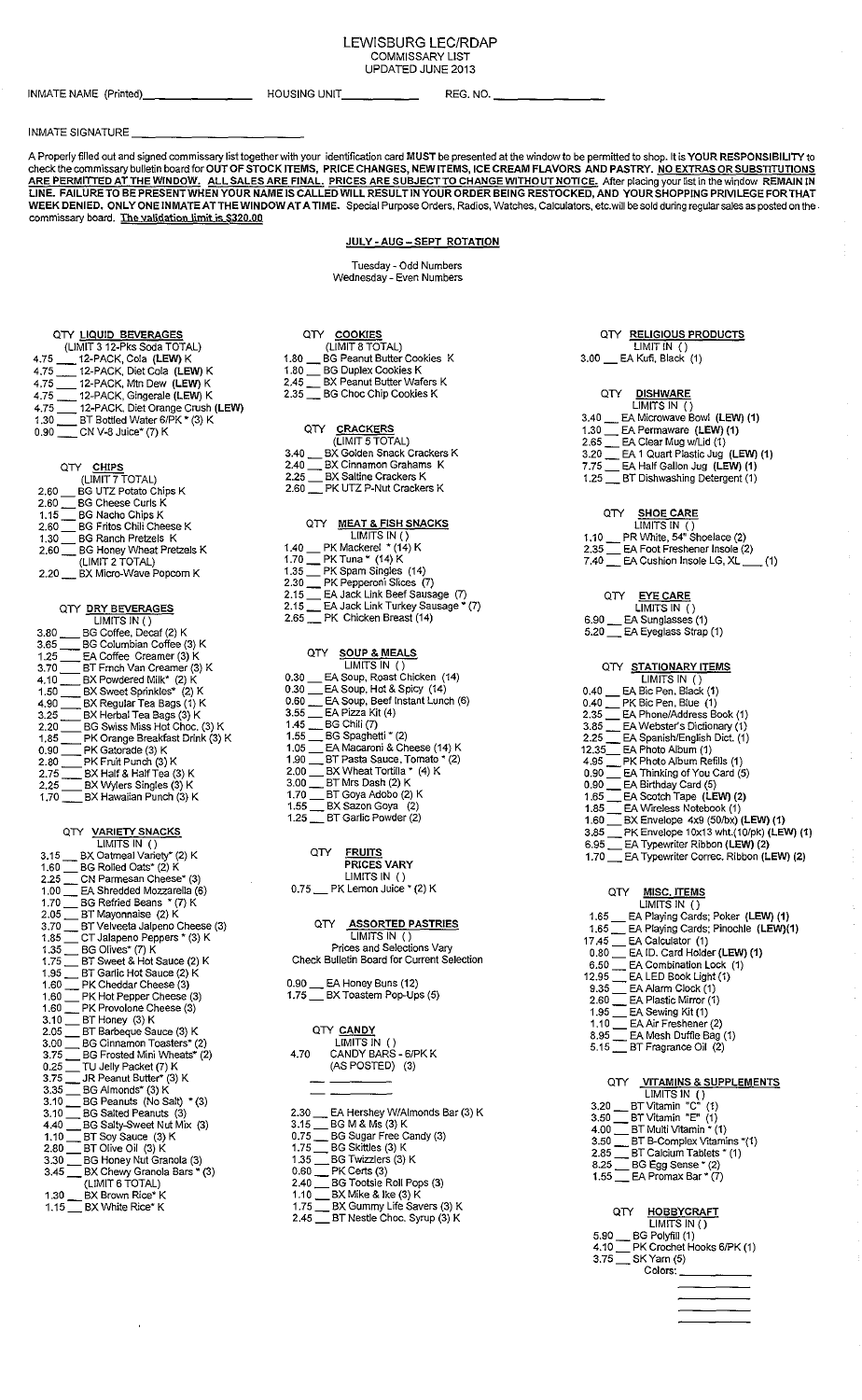| <b>BATTERIES</b><br>QTY<br>$\overline{LIMITS}$ IN ()                                                                                                                                                                                         |
|----------------------------------------------------------------------------------------------------------------------------------------------------------------------------------------------------------------------------------------------|
| (LIMIT OF 8 BATTERIES TOTAL)                                                                                                                                                                                                                 |
| 2.20 PK AAA 4/PK (LEW) (2)<br>2.20 PK AA 4/PK (LEW) (2)<br>2.60 PK D 2/PK (LEW) (4)<br>2.50 WATCH BATTERY; Size_______ (1)                                                                                                                   |
|                                                                                                                                                                                                                                              |
| OTY ATHLETIC EQUIPMENT                                                                                                                                                                                                                       |
| $\overline{LIMITS}$ IN $\overline{()}$<br>15.90 PR Weightlifting Gloves (1)                                                                                                                                                                  |
| 3.40 EA Everlast Mouthguard (1)<br>5.85 EA Athletic Supporter, SIZE (2)<br>2.20 EA Wrist Bands (2)                                                                                                                                           |
| $2.20$ $\equiv$ EA Head Bands (2)<br>2.60 $\equiv$ EA Du/Rag, White (1)                                                                                                                                                                      |
| 5.85 EA Baseball Cap, White (1)                                                                                                                                                                                                              |
| QTY DENTAL CARE                                                                                                                                                                                                                              |
| LIMITS IN ()<br>(LIMIT 2 TOOTHPASTE TOTAL)                                                                                                                                                                                                   |
| (LIMIT 2 TOOTHPASTE TOTA<br>2.55 — TU Colgate Clear<br>3.50 — TU Colgate Baking Soda<br>3.50 — TU Denture Toothpaste<br>4.95 — TU Sensitive Toothpaste<br>6.00 — EA Effer Grip (1)<br>1.90 — EA Universed Dental Flossers<br>1.65 — EA Unive |
|                                                                                                                                                                                                                                              |
|                                                                                                                                                                                                                                              |
|                                                                                                                                                                                                                                              |
|                                                                                                                                                                                                                                              |
| $2.50$ $\qquad$ BT Mint Mouthwash (1)<br>$1.10$ EA Toothbrushes (1)                                                                                                                                                                          |
| $MED$ SOFT<br>0.50 EA Toothbrush Holder (1)                                                                                                                                                                                                  |
|                                                                                                                                                                                                                                              |
| QTY MEDICATED PRODUCTS<br>LIMITS IN()                                                                                                                                                                                                        |
| 1.65 BT Aspirin (1)<br>2.35 BT Acetaminophen (Tylenol) (1)                                                                                                                                                                                   |
| 2.65 BT Ibuprofen (Advil) (1)                                                                                                                                                                                                                |
| $5.60$ ET Aleve (1)                                                                                                                                                                                                                          |
| $1.80$ = BT Allergy Tablets (1)<br>1.70 = TU Antifungal Cream (1)<br>2.60 = BT Antifungal Powder (1)<br>3.85 = TU Hemorrhold Cream (1)<br>2.75 = BT Milk of Magnesia (1)                                                                     |
|                                                                                                                                                                                                                                              |
|                                                                                                                                                                                                                                              |
| 7.20 BT Fiber Powder (1)<br>3.50 BT Fiber Tablets (1)<br>1.80 BT Hydrocortisone Cream (1)<br>2.50 BT Appoid/Apti-Cas Liquid (1)                                                                                                              |
| 3.50<br>BT Antacid/Anti-Gas Liquid (1)                                                                                                                                                                                                       |
| TU Muscle Rub, Analgesic (1)<br>2.50 TU Muscle Rup, Analyson<br>0.80 TEA Tums (5)<br>0.85 TEA Halls Cough Drops (5)<br>0.85 TEA Halls Cough Drops (5)                                                                                        |
|                                                                                                                                                                                                                                              |
| 2.20 BT Cough Syrup (1)<br>1.70 $\qquad \qquad$ EA Chapstick (2)<br>2.15 $\qquad$ EA Blistex (2)                                                                                                                                             |
|                                                                                                                                                                                                                                              |
| 2.40 Find Medicated Vapor Rub (1)<br>1.85 FIT Saline Nasal Spray (1)<br>2.25 FIT Artificial Tears (1)                                                                                                                                        |
|                                                                                                                                                                                                                                              |
| 2.05 BT Medicated Eye Drops (1)<br>3.15 BT Stool Softener (1)<br>7.35 BX Imodium AD (1)                                                                                                                                                      |
| $1.80$ $-$<br>$\overline{\phantom{a}}$ BX Like Claritin (1)                                                                                                                                                                                  |
| 13.30 $\rightarrow$ TU Lamisil (1)<br>5.10 $\rightarrow$ BX Tucks Medicated Pads (1)<br>1.50 $\rightarrow$ TU Like Orajel (1)<br>3.45 $\rightarrow$ PK Corn Cushions (1)<br>3.05 $\rightarrow$ BT Like Pepto Bismal (1)                      |
|                                                                                                                                                                                                                                              |
| TU Antibiotic Ointment (1)<br>$2.50-$                                                                                                                                                                                                        |
| 2.85 __ BX Zantac (1)                                                                                                                                                                                                                        |
| SOAP<br>OTY .<br>(LIMITS OF 6 TOTAL)                                                                                                                                                                                                         |
| 3.65 __ EA Neutrogena<br>2.85 __ EA Artra Medicated                                                                                                                                                                                          |
| 3.05 PK Insh Spring Icy Blast 3/PK<br>1.00 EA Cocoa Butter Soap                                                                                                                                                                              |
| 1.00 EA Moisturizing Soap                                                                                                                                                                                                                    |
| 1.30 EA Dial Anti-Bacterial<br>2.45 BT Body Wash (1)<br>0.70 BA Soap Dish, 2/pc (1)                                                                                                                                                          |
| 6.85 BX Tide Laundry Deterg, LEW (1)                                                                                                                                                                                                         |
|                                                                                                                                                                                                                                              |
|                                                                                                                                                                                                                                              |

|      | LIMITS IN ()                    |
|------|---------------------------------|
| 5.20 | BT Suave Dandruff Shampoo (1)   |
| 1.65 | BT Elementz Shampoo (1)         |
| 1.90 | BT Elementz Conditioner (1)     |
| 2.55 | BT Suave Shampoo w/ Cond. (1)   |
| 4.10 | BT Sulfur 8 Shampoo (1)         |
| 6.70 | BT Neutrgna Coal Tar Shamp. (1) |

| LIMITS IN ()<br>3.20 TU Hair Gel (1)<br>3.85 JR Sulphur 8 Cond. (1)<br>2.45 JR Murrays Pomade (1)<br>5.50 BT Pink Luster (1)<br>2.25 BT Pink Luster (1)<br>2.90 BEA Hair Brush, Wooden (1)<br>0.85 BEA Pocket (20mb (1)<br>0.85 BEA Afra Bick (1)<br>0.80 EA Afro Pick (1)<br>0.50 EA Palm Brush (1)<br>3.20 BG Pony Tailer (LEW) (1)                        |
|--------------------------------------------------------------------------------------------------------------------------------------------------------------------------------------------------------------------------------------------------------------------------------------------------------------------------------------------------------------|
| <b>SKIN CARE PRODUCTS</b><br>QTY I<br>LIMITS IN()<br>1.50 TU Clearasil (1)<br>1.90 TR Noxzema Skin Cream (1)<br>1.90 ___ JK Noxzema Skin Cream (1)<br>2.65 ___ BT Advanced Therapy Lotion (1)<br>1.50 ___ JR Petroleum Jelly (1)<br>5.30 ___ BT Palmers Cocoa Butter Lotion (1)<br>2.05 ___ EA Cocoa Butter Stick (1)<br>3.75 ___ BT Sun Block SPF 30 (      |
| QTY SHAVING SUPPLIES<br>LIMITS IN()<br>4.25 ___ CN Magic Shave Cream (1)<br>4.75 ___ PK BIC Triple Blade Razors (2)<br>8.70 ___ PK Gillette Sensor 3 Disp (2)<br>2.85 ___ BT Afta Aftershave (1)<br>2.25 ___ TU Shaving Cream (1)<br>3.45 ___ CN Bump Stopper (1)<br>5.50 ___ EA Clear                                                                       |
| QTY <b>GROOMING AIDS</b><br>LIMITS IN()<br>1.15 __ EA Tweezers (1)<br>1.15 __ EA Toenail Clippers (1)<br>0.90 __ EA Fingernail Clippers (1)<br>6.70 EA Safety Scissors (1)                                                                                                                                                                                   |
| QTY <b>HYGIENE PRODUCTS</b><br>$LIMITS IN$ ()<br>2,10 ___ BT Bath & Shower Powder (1)<br>3.50 ___ EA Speed-Stick Gel (2)<br>2.35 ___ EA Speed-Stick Gel (2)<br>1.50 ___ EA Dial Roll-On (2)<br>1.10 ___ BX Cotton Swabs (1)<br>1.00 ___ BX Bandaids (1)<br>4.50 __________________________<br>4.50 PK Toilet Paper, 4 pk. (1)<br>6.75 Le Bath Towel-Grey (1) |
| OTY WATCHES & RADIOS<br>LIMITS IN()<br>42.25 __ EA Timex Ironman (1)<br>11.50 __ EA Watchband (Ironman)(1)<br>4.70 EA Koss Earbuds (1)                                                                                                                                                                                                                       |

QTY HAIR CARE PRODUCTS

| 11.50 | EA Watchband (Ironman)(1) |
|-------|---------------------------|
| 4.70  | EA Koss Earbuds (1)       |
| 22.50 | EA Skullcandy Earbuds (1) |

- **36.40 \_ EA Kess CL-20 Headphone (1)**
- 46.95 \_ EA Sony Radio (1)
- **25.00 \_ EA Cleartunes Radio (1)**
- 69.20 \_ EA MP-3 Player (1)
- **2.60 \_ EA MP-3 Player Cover {1)**

### QTY <u>CLOTHING</u><br>LIMITS IN ( )

| LIMITS IN ( )                                     |
|---------------------------------------------------|
| 3.90 EA Crew Socks, Russell (3)                   |
| 9.10 PK Boxer Briefs, M, L, XL (2) Size:          |
| 11.70 PK Boxer Briefs, 2X (2)                     |
| $12.35$ PK Boxer Briefs, $3X(2)$                  |
| 15.60 Sweat Pants, LG, XL, 2X (1) Size:           |
| 16.90 Sweat Pants, 3X, 4X (1) Size:               |
| 22.00 Sweat Pants, 5X, 6X (1) Size:               |
| 15.60 Sweat Shirt, LG, XL, 2X (1) Size:           |
| 16.90 Sweat Shirt, 3X, 4X (1) Size:               |
| 22.00 ___ Sweat Shirt, 5X, 6X, 7/8X (1) Size:____ |
| 16.90 ___ D-Up Shorts LG,XL,2X, (1) Size:___      |
| 17.95 __ D-Up Shorts, 3X, 4X (1)                  |
| 4.45 PR Shower Shoes, M,L,XL,2XL (1) Size:        |
| (LIMIT OF 5 T-SHIRTS TOTAL)                       |
| 4.90 __ EA T-Shirt, Grey XL, 2X, 3X Size: ___     |
| 10,40 EA T-Shirt, Grey 4X, 5X Size:               |
| 11.05 EA T-Shirt, Grey 7/8X                       |
| 7.75 EA Tank Top, Grev XL, 2X Size:               |
| 10.40 EA Tank Top, Grey 4X                        |
| 9.45 PK A-Shirt, XL, 3/PK                         |
| 14.50 PK A-Shirt, 2X, 3X, 3/PK Size:              |
| 10.00 EA Thrml Shirt, Grey 2X, 3X, 5X Size:       |
| 10.00 EA Thrml Pants, Grey 2X, 3X Size:           |
| 4.55 EA Clear Poncho (1)                          |
| 5.85 EA Knit Hat (1)                              |

5.85 \_ EA Fleece Scarf (1)

- QTY **ICE CREAM**<br>LIMITS IN ()<br>2.25 Pints: Flavor of the Week (2)
	- - \_Novelty (as posted) (2)

## **MAXIMUM PURCHASE IS \$9.20 IN STAMPS**

\_ BK\$9.20 (1) \_\_\_\_ EA \$1.00 (9)<br>\_\_\_\_ EA \$0.46 (19)<br>\_\_\_ EA \$0.20 (20)

#### QTY COPY CARDS (LIMIT OF 5) 7.30 \_ EA Copy Cards (LEW)

#### QTY PHOTO TICKETS (LIMIT OF 10)

1.00 \_ EA Photo Tickets (LEW)

#### CHECK IF YOUR NAME IS LISTED:

S.P.O.

#### **SNEAKERS**

TYPE: SIZE:

## ITEMS AVAILABLE WHILE SUPPLIES LAST LIMITS IN ()

#### **NOTICE**

ITEMS MARKED WITH AN • ARE CONSIDERED A HEALTHIER SNACK PRODUCT.

ITEMS MARKED WITH A "K' ARE KOSHER

POSTAGE STAMPS ARE EXEMPT FROM VALIDATION AND DO NOT COME OFF YOUR SPENDING LIMIT.

ITEMS MARKED WITH (LEW) MAY HAVE PRODUCT RESTRICTIONS OR QUANTITY LIMITS WHEN TRANSFERRED TO OTHER B.O.P. INSTITUTIONS IN ACCORDANCE WITH THE INMATE PROPERTY POLICY.

NO PRODUCT WARRANTIES ARE IMPLIED. U.S.P. LEWISBURG IS NOT REQUIRED TO PROCESS MANUFACTURERS WARRANTIES.

#### THIS LISTIS FOR USE AT LEWISBURG ONLY.

#### \*\*\*\*\*QUARTERLY INVENTORY\*\*\*\*\*

**Sept 23, 2013 through Sept 27,2013**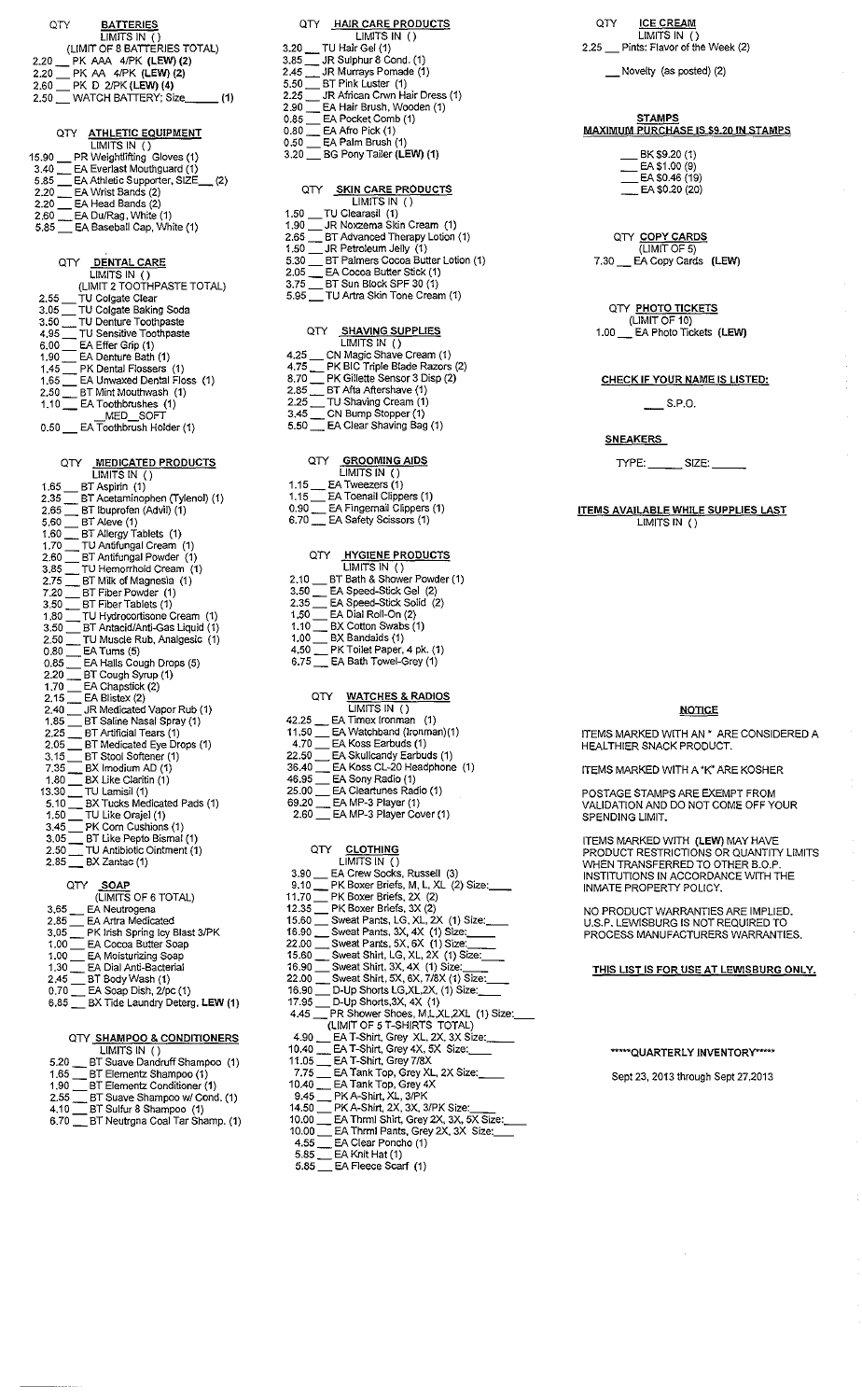#### **SPECIAL MANAGEMENT UNIT COMMISSARY LIST UPDATED JUNE 2013**

NAME \_\_\_\_\_\_\_\_\_\_\_\_\_\_ \_\_\_ REG. NO •. \_\_\_\_\_\_\_\_\_\_\_\_\_\_\_ \_ CELL NO. \_\_\_\_\_\_\_\_\_\_ \_

INMATE SIGNATURE

**You can spend \$50.00 per week. STAMPS, RADIOS AND SNEAKERS ARE EXEMPT. PRICES ARE SUBJECT TO CHANGE WITHOUT NOTICE. ALL SALES ARE FINAL INMATES MUST PRINT THEIR NAME, NUMBER, AND CELL NUMBER CLEARLY ON THIS FORM AND THEN SIGN THE FORM. IF WE CANNOT READ YOUR NAME, NUMBER OR CELL NUMBER WE WILL NOT FILL YOUR ORDER.** 

> NO ADDITIONS TO THIS LIST WILL BE ALLOWED IF THIS FORM IS ALTERED IN ANY WAY. THE ORDER WILL NOT BE FILLED

QTY <u>MEDICAL ITEMS</u><br>LIMITS IN () 4.00 \_\_ BT MULTI VITAMINS (1)  $3.20$   $\_$  BT VITAMIN C (1) 3.50 \_\_ BT VITAMIN E (1) 3.50 \_\_ BT VITAMIN B-COMPLEX (1} 2.85 \_\_ BT CALCIUM TABLETS (1) 3.50 \_\_ BT FIBER TABLETS (1) 0.85 \_\_ PK HALL·S COUGH DROPS (3) 0.80 \_\_ PK TUMS (3) 7.35 \_\_ BX IMODIUM AD (1) 3.05 \_\_ BT LIKE PEPTO BISMOL (1) 3.50 \_\_ BT ANTACID LIQUID (1) 1.60 \_\_ BX ALLERGY TABLETS (1) 2.35 \_\_ BT ACETAMINOPHEN (1) 1.65  $\equiv$  BT ASPIRIN (1) 5.60 \_\_ BT ALEVE (1) 3.85 \_\_ TU HEMORRHOIDAL CREAM (1)<br>2.75 \_\_ BT MILK OF MAGNESIA (1)<br>1.85 \_\_ BT SALINE NASAL SPRAY (1) 3.15 \_\_ BT STOOL SOFTENER (1) 2.65 \_\_ BT IBUPROPHINE (1) 1. 70 \_\_ TU ANTIFUNGAL CREAM (1) 2.50 \_\_ TU MUSCLE RUB (1) 2.60 \_\_ BT ANTIFUNGAL POWDER (1)  $2.05$   $\_$  BT LIKE VISINE (1) 2.25 \_\_ BT ARTIFICIAL TEARS (1) 5. 10 \_\_ BX TUCKS MEDICA TED PADS (1) 1.80 \_\_ TU HYDROCORTISONE CREAM (1) 1.80 \_\_ BX LIKE CLARITIN (1)  $2.85 - B \times Z$ ANTAC 75 (1) 13.30\_\_\_ BX LAMISIL (1) 1.50  $\Box$  TU LIKE ORAJEL (1) QTY <u>HEALTH & HYGIENE</u><br>LIMITS IN ( ) 1.50 \_\_ EA DIAL ROLL-ON (1) 0.90 \_\_ EA CLEAR STICK DEODORANT (1) 1.45 \_\_ PK DENTAL FLOSSERS (30 pk) (1) 2.05 \_\_ TU COCOA BUTTER STICK (1) 0.65 \_\_ BT COCOA BUTTER LOTION (1) 1.70  $\equiv$  TU CHAPSTICK (1) 1.50 \_ TU ACNE CREAM (1) 2.25 \_\_\_ TU SHAVING CREAM (1)<br>2.60 \_\_\_ EA PLASTIC MIRROR (1) 0.65 \_\_ BT BALSAM&PRTN CONDTIONR(1) 2.25 \_\_ JR AFRN CROWN HAIR DRESS (1) 3.85  $\equiv$  JR SULFUR 8 CONDITIONER (1) 3.85 \_\_ JR SULFUR 8 CONDITIONER (1)<br>6.70 \_\_ BT NEUTRGNA T/GEL SHAMPOO(1)<br>4.10 \_\_ BT SULFUR 8 SHAMPOO (1)

- 4.10  $\equiv$  BT SULFUR 8 SHAMPOO (1)
- 1.20 \_\_ BT BALSAM & PRTN SHAMPOO (1)
- 2.55  $\Box$  TU COLGATE TOOTHPASTE (1)
- LIMIT 2 BARS OF SOAP TOTAL 1 00 \_\_ EA COCOA BUTTER SOAP
- 1.30 EA DIAL ANTIBACTERIAL

**3. 65 \_ PK Columbian Coffee K (LIMIT 2) 4. 10 \_ BG Powdered Milk K 2. 60 \_ PK P-nut Butter Crackers K 3,10 \_ BG Salted Peanuts K**  OR **BG Unsalted Peanuts K 1.40 \_ PK Mackerel K 2.15 \_ EA Jack Link Beef Sausage 4. 70 \_ PK Candy Bars 6/pk**  0.40 \_\_ TU Peanut Butter K ( 2 EA) QTY RADIO & BATTERIES (LIMIT OF 1 EACH) 46.95 \_\_ EA SONY RADIO 25.00 \_\_ EA CLEARTUNES RADIO 4.70 \_\_ EA KOSS CL-3 EARBUDS

QTY FOOD/DRINKS<br>(LIMIT OF 1 EA) (LIMIT OF 1 EA)

2.20 \_\_ PK AA BATTERIES 4/pk  $2.20$  PK AAA BATTERIES  $4$ /pk **2 Packs of Batteries Total** 

#### QTY <u>MISC ITEMS</u>

(LIMIT OF 1 PAIR) 4.45 \_\_ PR SHOWER SHOES; M, L. XL. XXL 5.15 \_\_\_ BT FRAGRANCE OIL

- **STATIONARY ITEMS**<br>(LEWISBURG USE ONLY) QTY (LIMIT OF 1 EACH) 0 25 \_\_ EA FLEX PEN
- 2.20 \_\_ PK COLORED PENCILS<br>1.85 \_\_ EA WIRELESS NOTEBO
- 1 85 \_\_ EA WIRELESS NOTEBOOK
- 3.75 \_\_ EA DRAWING PAD
- 1.60 \_\_ PK ENVELOPE 4x9 (50/bx)
- 3.85 \_\_ PK ENVELOPE 10x13 white (10/pk)
- 1.65 \_\_ EA POKER PLAYING CARDS 2.35 \_\_ EA PHONE/ADDRESS BOOK
- 
- 3.85 \_ EA DICTIONARY 0.90 \_\_ EA BIRTHDAY CARD
	- 0 90 EA THINKING OF YOU CARD

| QTY | <b>RELIGIOUS ITEMS</b> |
|-----|------------------------|

- (LEWISBURG USE ONLY)
- **(Umit of 1 each)**  3.00 \_\_ EA KUFI, BLACK
- 2.69 EA AZTEC BANDANA
- **Inmate must be on Proper Religious Roster**

#### QTY <u>CLOTHING</u> **61.90 \_ PR New Balance Running Shoe**  16.90 \_\_ EA D-Up Shorts LG, XL. 2X

17.95  $\equiv$  EA D-Up Shorts 3X, 4X

### **STAMPS**

**MAXIMUM PURCHASE IS \$18.40 IN STAMPS** 

\_\_ BOOK \$9.20 (LIMIT 2) \_\_ EA \$1.00 (LIMIT 18) \_\_ EA \$0.46 (LIMIT 19) \_\_ EA \$0.20 (LIMIT 20)

<u>NOTICE</u> ALL PRODUCTS SHOWN IN LOWER CASE ARE NOT TO BE SOLD TO INMATES ON COMMISSARY RESTRICTION STATUS.

<u>NOTICE</u>

NO PRODUCT WARRANTIES ARE IMPLIED. U.S.P. LEWISBURG IS NOT REQUIRED TO PROCESS MANUFACTURERS WARRANTIES.

THIS LIST IS FOR USE AT LEWISBURG ONLY.

\*\*\*\*\*QUARTERLY INVENTORY\*\*\*\*\* THE LAST WEEK IN MARCH, JUNE, SEPTEMBER AND DECEMBER.